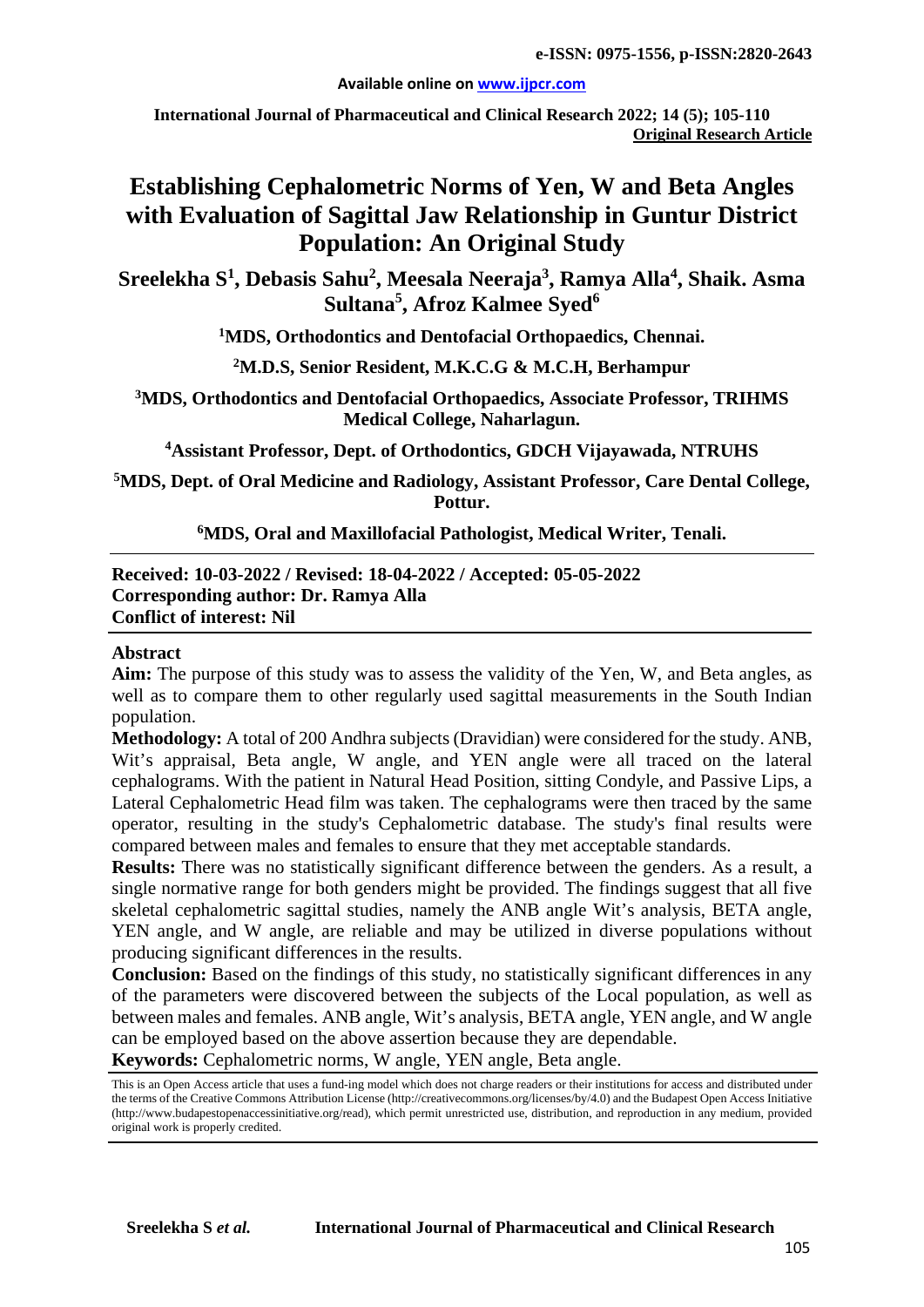## **Introduction**

Cephalometric analysis, which is based on a variety of angular and linear measures, is an important component of Orthodontic diagnosis and treatment planning. Wylie presented the sagittal plane analysis of jaws in 1947, and it is a crucial step. Many lateral cephalometric analyses have emerged to analyze the skeletal relationships of jaws in the sagittal plane, which is critical in orthodontic diagnosis. [1] There are faults in all of the analyses. In terms of diagnostic and treatment planning, determining the anteroposterior jaw connection is critical. The skeletal architecture influences occlusal development and limits incisor anteroposterior mobility during treatment. [2] Cephalometric analyses have combined numerous angular and linear metrics to aid in finding anteroposterior discrepancies.

Downs was the first to measure the angle created by A-B and N-Pog to analyze the anteroposterior apical base connection cephalometrically in 1948. The relative protrusion/retrusion of the mandible was indicated by positive and negative signals. [3] Steiner quantified SNA and SNB and utilized the difference, ANB, to describe the apical base relationship a few years later, in 1952. This has become the standard approach for determining anteroposterior jaw connections. However, anteroposterior and vertical differences in Nasion affect both Down's and Stenier's techniques. [4] Jacobson proposed the Wits evaluation as an alternative to ANB, which is calculated by drawing perpendicular lines from locations A and B to the functional occlusal plane (FOP). The maxillary/mandibular connection is described by the distance between the sites of intersection (AO and BO). [5,6] Any shift in the functional occlusal plane's angulation will have a significant impact on the locations of A and B, and hence the Wits appraisal reading.

In 2004, Baik and Ververidou [7] introduced the Beta angle. It accurately assesses sagittal anomalies, but it is reliant on A and B, which can be difficult to locate. In rare cases, the condyle is also not easily visible. Because stable landmarks such as Sella, M point, and G point are used, W angle and Yen angle are stated to be among them. The W angle is a measurement of the severity and type of skeletal dysplasia in the sagittal dimension using three skeletal landmarks: point S, point M, and point G. S is the midway of the sella-turcica, M is the midpoint of the premaxilla, and G is the center of the biggest circle that is tangent to the internal inferior, anterior, and posterior surfaces of the mandibular symphysis. [8]

Several studies on ANB and Wits assessment have been published. However, there are few studies on the reliability and validity of the Beta angle. [9,10] W angle and Yen angle have never been tested for validity or compared to other prominent analyses to determine their diagnostic reliability. [11] The goal of this study was to assess the validity of the ANB angle, Wits analysis, Yen, W, and Beta angles in the south Indian population in the Andhra Pradesh region, and to compare them to other regularly used sagittal measurements.

#### **Material and Methods**

The current research was carried out in the Guntur area of Andhra Pradesh, India. The samples were screened from the department's available OPD. The study included 200 participants, all of whom were of similar gender and age. The lateral cephalograms, clinical profile, and dental occlusion were used to group the samples. ANB angle of [1-3] degrees and Wits appraisal of 1mm (male), O mm (female) validated the Class I skeletal pattern (female). All of the participants were informed about the study's purpose and design, and their consent was obtained.

• Class I skeletal basis with ANB angle of 1-3 degrees is required for inclusion.

• No missing teeth in the permanent dentition.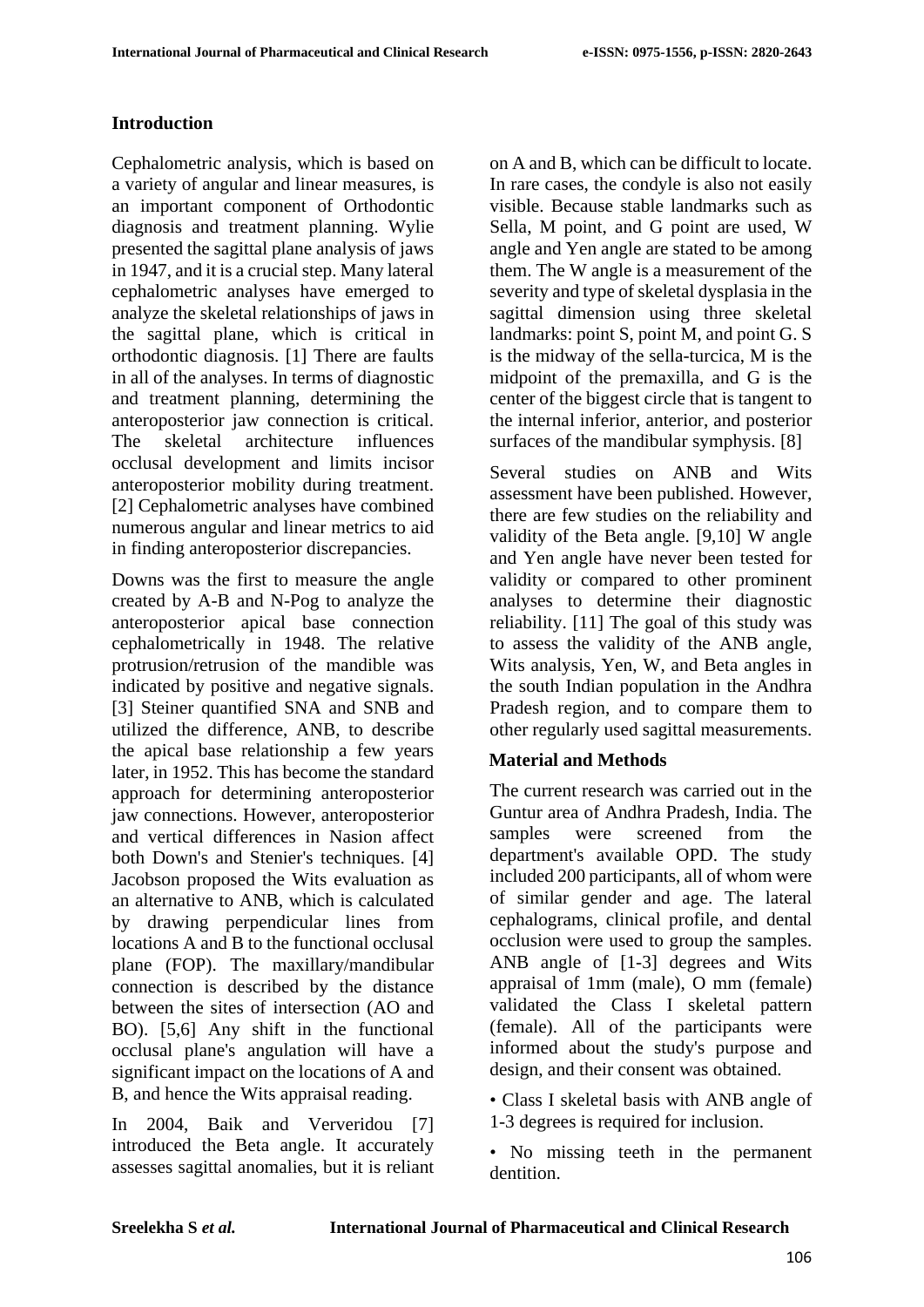There are no significant skeletal differences

The cephalograms were all taken with the same machine (Villa-rotograph evo-d digital panaromic and Cephalometric System) and printed with the Konica dry pro Laser Printer.

The chosen participants were initially clinically evaluated in their natural head position, with seated Condyles and passive lips. Ear rods and mirrors were utilized to ensure natural head position. Following that, the patient was placed on the Cephalostat Machine. The ear rods were inserted, and the patient was instructed to look into his or her own eyes in the mirror at eye level to create the Natural Head Position. All Lateral Radiograph Films were traced with a sharp 3H pencil on a Transparent Cellulose Acetate Sheet of 0.003" thickness using the X-Ray Viewer, and landmarks were recognized by the same operator. For each cephalogram, the ANB, Yen, W, wits appraisal, and Beta angle were traced and measured.

#### **Analytical Statistics**

SPSS Version 15.0 Statistical Analysis Software was used for the statistical analysis. Number (percentage) and Mean SD were used to represent the data. Means, Standard Deviations (SD), and 95% Confidence Intervals are examples of descriptive statistics. For all variables in these groups, intervals were determined, and the level of statistical significance was established at  $p = 0.05$ . The values of males and females were compared using the Independent Student's t-Test. Ten radiographs were used in an Error Analysis exercise, which were traced a second time after 3 to 4 weeks. A Paired t-Test was used to look for systematic bias, and the index of dependability was used to estimate random error by correlating repeat measurements. The error analysis revealed no serious errors. When Systematic Bias was evaluated (p 0.05), and correlations were found to be greater than 0.95, Random Error was shown to be insignificant.

## **Results**

There were no statistically significant differences between men and women (Table 1). As a result, a single normative range for both genders might be provided (Table 2). The findings suggest that all five skeletal cephalometric sagittal analyses, namely the ANB angle, BETA angle, YEN angle, and W angle, are reliable and may be utilized in diverse populations without producing significant differences in the results

| <b>VARIABLES</b> |        | N   | <b>Mean</b> | <b>SD</b> | Significance of difference (Male vs Female) |                       |  |
|------------------|--------|-----|-------------|-----------|---------------------------------------------|-----------------------|--|
|                  |        |     |             |           | Independent sample 't' -test                |                       |  |
|                  |        |     |             |           | $\cdot t$                                   | $\mathbf{v}^{\prime}$ |  |
| <b>ANB</b>       | Male   | 110 | 1.132       | 1.211     | 0.180                                       | 0.857                 |  |
| angle            | Female | 90  | 1.171       | 1.192     |                                             |                       |  |
| Wits             | Male   | 110 | .452        | .451      | 0.691                                       | 0.401                 |  |
| appraisal        | Female | 90  | .400        | .415      |                                             |                       |  |
| Yen              | Male   | 110 | 123.93      | 3.595     | 0.540                                       | 0.511                 |  |
| angle            | Female | 90  | 123.53      | 3.387     |                                             |                       |  |
| Wangle           | Male   | 110 | 56.31       | 3.460     | 0.751                                       | 0.447                 |  |
|                  | Female | 90  | 55.83       | 2.915     |                                             |                       |  |
| Beta             | Male   | 110 | 35.91       | 4.544     | 0.550                                       | 0.525                 |  |
| angle            | Female | 90  | 35.47       | 3.171     |                                             |                       |  |

**Table 1: Comparison of genders for the Normative Range of Different study parameters**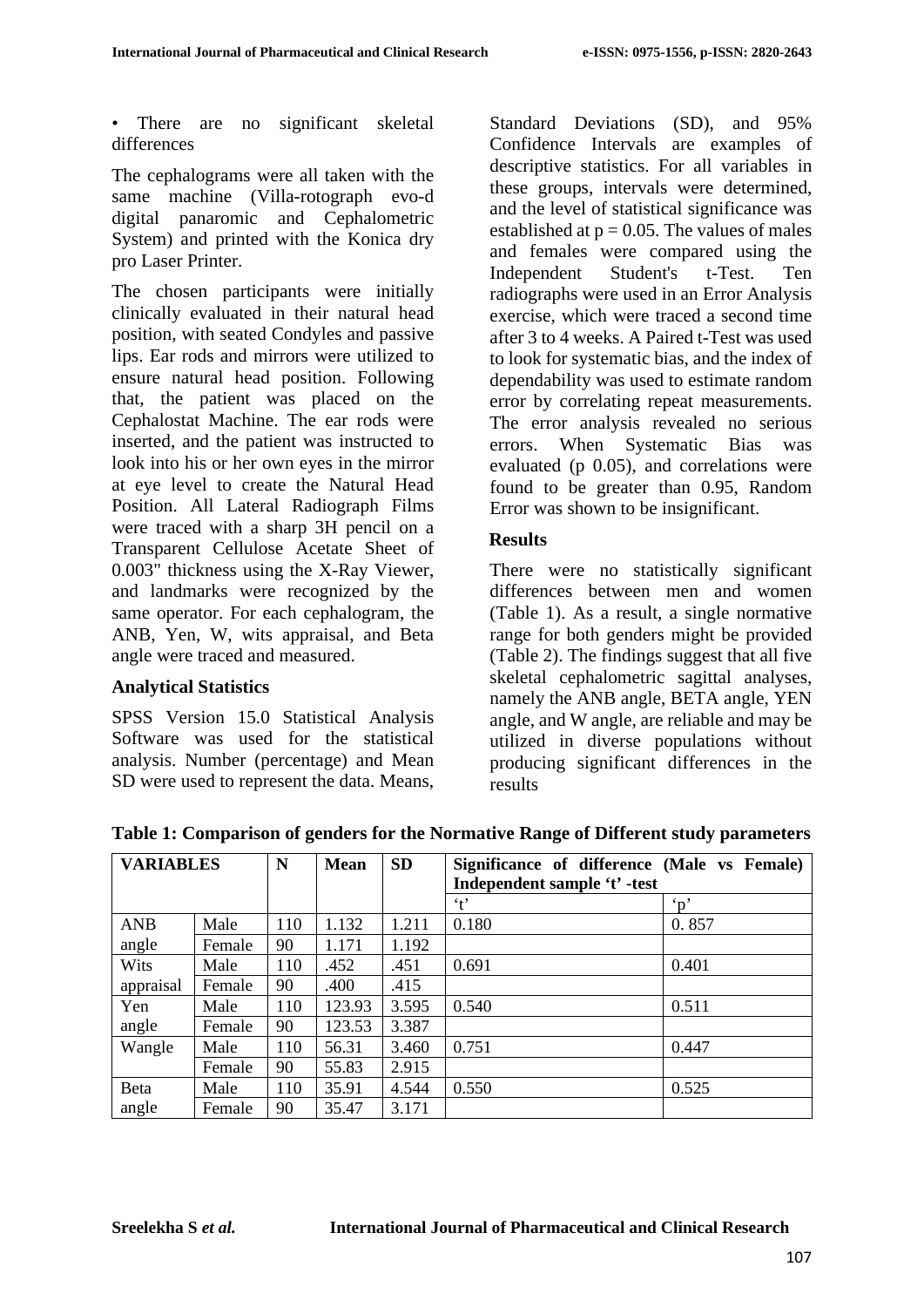|                | N   | <b>Mean</b> | Std.             | <b>Normative Range (Mean</b> ±1.96 SE) |                    |
|----------------|-----|-------------|------------------|----------------------------------------|--------------------|
|                |     |             | <b>Deviation</b> | <b>Lower Limit</b>                     | <b>Upper Limit</b> |
| ANB angle      | 200 | 1.124       | 1.21             | 0.912                                  | 1.401              |
| Wits appraisal | 200 | 0.411       | 0.429            | 0.331                                  | 0.519              |
| Yen angle      | 200 | 123.725     | 3.481            | 123.01                                 | 124.416            |
| Wangle         | 200 | 56.079      | 3.194            | 55.451                                 | 56.714             |
| Beta angle     | 200 | 35.700      | 3.901            | 34.921                                 | 36.479             |

**Table 2: Common normative range relevant for both the genders**

## **Discussion**

Broadbent introduced lateral cephalometric radiographs, an incredibly valuable diagnostic tool in orthodontic practice, in 1931. [11,12] Because the majority of orthodontic problems occur in the sagittal plane, an anteroposterior plane study of the jaws is critical. For the first time, Wylie evaluated the maxilla-mandibular connection in the sagittal plane; since then, numerous analyses have been introduced. In orthodontic treatment planning, a precise AP measurement of jaw connections is vital. Both angular and linear variables have been proposed in cephalometrics to examine the sagittal jaw relationship and jaw position. [13-16] Changes in facial height, jaw inclination, and overall jaw prognathism can cause angular measurements to be incorrect. The inclination of the reference line, on the other hand, can alter linear variables.

The ANB angle is still commonly employed, although it has flaws; it is influenced by a variety of factors and can be misleading. All of these elements must be considered while employing the ANB angle, making its interpretation much more difficult. The Wits assessment, which is an alternative to the ANB angle, does not rely on cranial landmarks or jaw movement, but it still has the difficulty of correctly defining the functional occlusal plane, which can be difficult at times. A new angle, the Beta angle, was devised to address these issues. Changes in this angle reflect solely changes within the jaws since it employs three points on the jaws: point A, point B, and the apparent axis of the condyle (point C). [17-20] In contrast to the ANB angle, the Beta angle's configuration allows it to stay reasonably stable even when the jaws are rotated. However, identifying the condyle and determining its center is not always straightforward. As a result, some doctors may be hesitant to employ the Beta viewpoint. [21]

Measurements like W angle and Yen angle were established to compensate for the shortcomings of prior parameters. These don't use A and B points as skeletal landmarks because they're impacted by local remodelling from orthodontic therapy. Instead, they use points M and G, which are not impacted by local remodelling and are equivalent to sella as centroid points. Johnson introduced the concept of centroid. [22-24] It is the center of an imaging region reflecting the mean point inside the form, about which it changes the least and so provides more stable reference points as compared to nonmean anatomic sites. [25]

The lateral cephalograms of 200 people were traced in this investigation. The normative value of Yen, W, and Beta angle (for both males and females) in the Andhra population was investigated. The independent sample t test for males and females in the current investigation revealed no significant gender differences. As a result, a single normative range has been developed that applies to both males and girls.

In the Andhra population, the Yen angle is  $123.725 \pm 3.481$ . The values range from 123.041 to 124.416. W angle has a normative range of 56.079 and a standard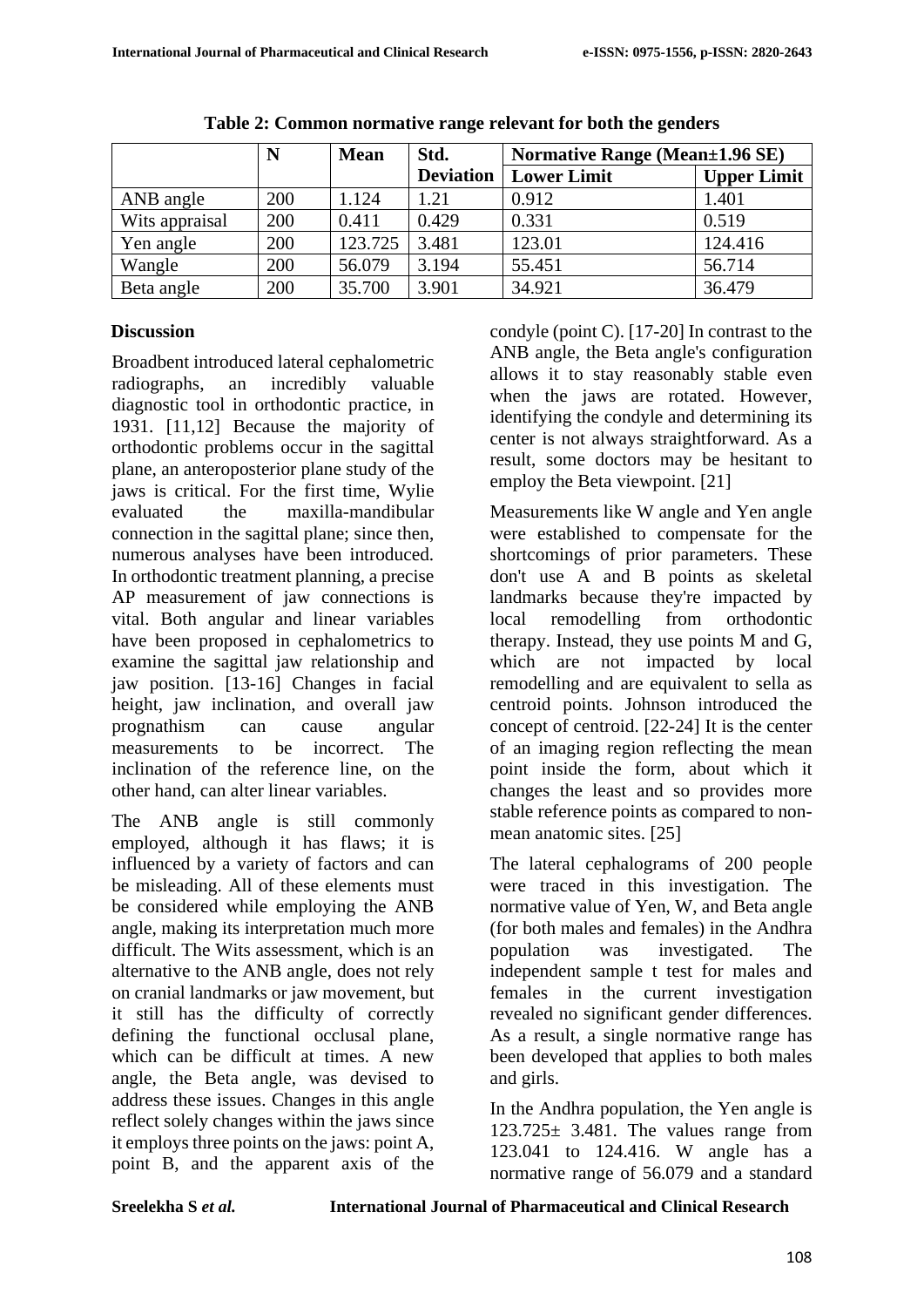deviation of 3.194. The W angle ranges from  $55.451^\circ$  to  $56.714^\circ$ , which is higher than the previous South Indian population studies (55.5±1.95) and Maharashtra's population  $(55.5\pm1.95)$ . When compared to Chong et al study, the normative range for Beta angle is 35.70° with a standard deviation of 3.901 and a range of 34.921 to 36.479, which is on the upper side (31.10). 20 Future studies in developing norms for the local community can benefit from a larger sample size of the given population. More research is needed to compare these findings to those of digital tracing and analysis in order to verify and correlate both methodologies.

More research is needed to compare the reliability of the Beta, YEN, and W angles in various malocclusions. Furthermore, the sample size must be divided into three groups: Class I, Class II, and Class III, and the reliability of these angles must be correlated using ANB angle and Wits analysis. A more thorough investigation might be conducted by dividing the Andhra District into grids and selecting an equal number of people from each grid.

#### **Conclusion**

According to the findings of this study, there were no statistically significant variations in specific characteristics between the participants of the Andhra population, as well as between males and females. Because the beta angle is unaffected by cranial landmarks, it is thought to be the least affected by cranial base and jaw rotation. Even though the Yen angle uses Sella in its technique, it was stated to be the least impacted by changes in facial height and jaw rotations. Bhad introduced the W angle as a new way to measure skeletal sagittal discrepancies in 2011. All five skeletal cephalometric sagittal analyses, namely ANB angle Witts analysis, BETA angle, YEN angle, and W angle, are reliable based on the findings of this study. When specific conditions make the use of one analysis difficult, all

performed analyses have similar diagnostic relevance and reliability and can thus be utilized as backup analyses. This work offers up the possibility of further research to compare the reliability of different angles and incorporate the most reliable angle for diagnostic and treatment planning, as well as a better assessment of antero-posterior treatment progress.

## **References**

- 1. Qamaruddin I, Alam MK, Shahid F, Tanveer S, Umer M, Amin E. Comparison of popular sagittal cephalometric analyses for validity and reliability. Saudi Dent J 2018; 30:43– 46.
- 2. Tien TL, Chi HP. An Approach for Efficient Detection of Cephalometric Landmarks. Sci Direct 2014.37;293– 300.
- 3. Marinho Del Santo, Jr São Paulo. Influence of occlusal plane inclination on ANB and Wits assessments of anteroposterior jaw relationships. Am J Orthod Dentofac Orthop 2006.129;5:641-8.
- 4. Oktay HO, Erzurum T. A comparison of ANB, WITS, AF-BF, and APDI measurements. Am J Orthod Dentofac Orthop 1991;99; 2:122-9.
- 5. Beatty EJ. A modified technique for evaluating apical base relationships. Am J Orthod 1975;68; 3:303-15.
- 6. Baik CY and Ververidou M. A new approach of assessing sagittal discrepancies: The Beta angle. Am J Orthod Dentofac Orthop 2004;126; 1:100-105.
- 7. Kumar P, Mascarenhas R, Husain A. A new sagittal dysplasia indicator: the yen angle. World J Orthod 2009;10;147–51.
- 8. Hussels W, Nanda RS. Analysis of factors affecting angle ANB. Am J Orthod 1985;85; 5:411-23.
- 9. Kim YH Vietas JJ. Anteroposterior dysplasia indicator: An adjunct to cephalometric differential diagnosis. Am J Orthod 1978;73; 6:301-8
- 10. Jacobson A. Application of the "Wits"